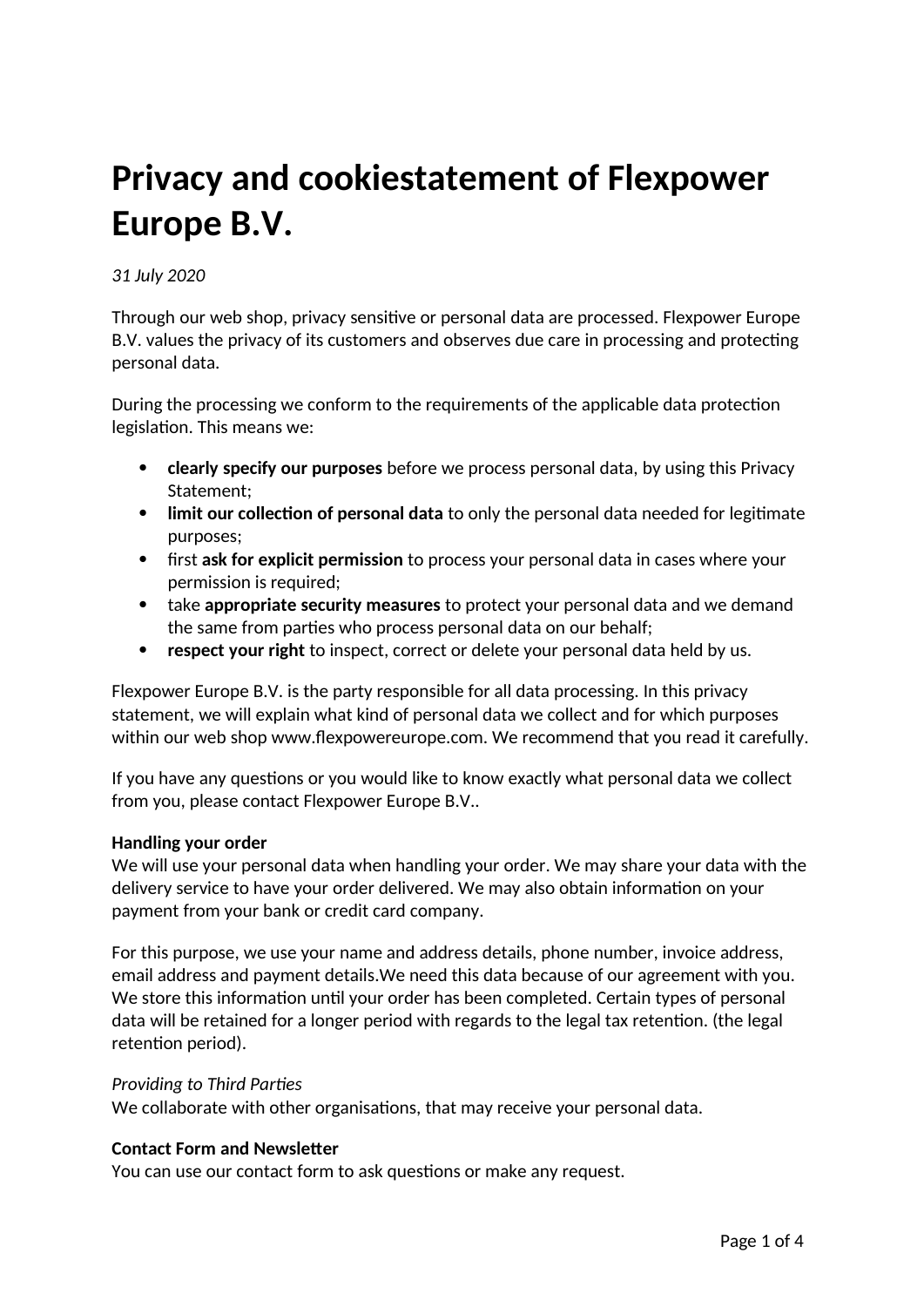For this purpose, we use your name and address details and email address.We have a legitimate interest in doing this. We store this information until we are sure that you are satisfied with our response.

We have a newsletter to inform those interested of our products and/or services. Each newsletter contains a link with which to unsubscribe from our newsletter.

Your e-mail address is automatically added to the list of subscribers. We store this information until you cancel your subscription.

## *Providing to Third Parties*

We collaborate with other organisations, that may receive your personal data.

# **Statistics and profiling**

We keep statistics on the use of our web shop. These statistics help us to, for example, only show you information that is relevant to you. We may combine personal data to get to know more about you. We will of course respect your privacy at all times. If you do not want us to do these statistics, please let us know.

For this purpose, we use your email address and ip address.We have a legitimate interest in doing this. We store this information for six weeks.

## *Providing to Third Parties*

We collaborate with other organisations, that may receive your personal data.

## **Promotion**

Other than the advertisements on the website, we can inform you about new products or services:

- by e-mail
- via social media

You can object at all times against this promotional communication. Every e-mail contains a cancellation link. On social media, you can block us or use the cancellation option.

#### **Location data**

If necessary, we may collect your location data (GPS). If that is the case, you will be asked to grant consent beforehand.

This location data and other data can also be stored and processed by the provider of the navigation/mapping software, such as Google Maps, but the data could also be used by, for example, Google or Apple itself. We have no control over their actions. We recommend that you read the applicable privacy statement of the provider in question.

#### **Advertisements**

Our web shop shows advertisements We do not publish these ourselves, but we collaborate with advertising companies. These companies keep track of what you like, and use that information to only show or make nice or interesting advertisement or offers in the future.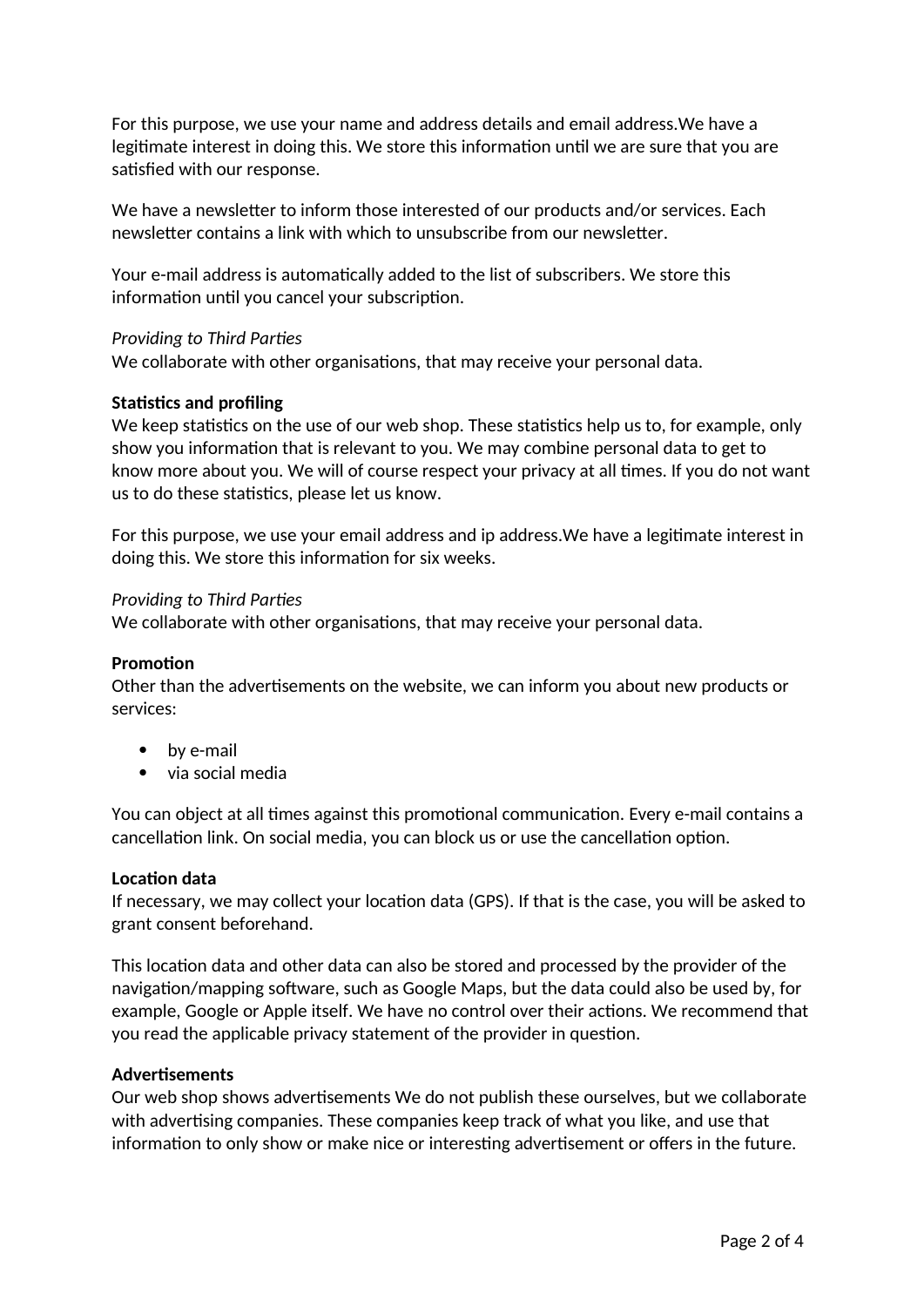# **Providing Data to Third Parties**

Except for the parties mentioned above, we do not under any circumstance provide your personal data to other companies or organisations, unless we are required so by law (for example, when the police demands access to personal data in case of a suspected crime).

Our website features social media buttons. These buttons are used by the providers of these services to collect your personal data.

## **Statistics**

We keep statistics on the use of our web shop

#### **Cookies**

Our web shop makes use of cookies. Cookies are small files in which we can store information, so that you do not have to fill that information again. We can also use them to see whether you are visiting us again.

The first time you visit our web shop, we will show you a notification explaining our cookies and ask for your permission for the use of these cookies.

You can disable the use of cookies through your browser setting, but some parts of our website may not work properly as a result of that.

#### **Google Analytics**

We use Google Analytics to track visitors on our website and to get reports about how visitors use the website. We accepted the data processing agreement from Google. We don't allow Google to use information obtained by Analytics for other Google services, and we don't anonymize the IP-adresses.

## **Security**

We take security measures to reduce misuse of and unauthorized access to personal data. We take responsibility in the security of your personal data. We renew our security measures to ensure safe storage of personal data and keep track what might go wrong.

## **Changes to this Privacy Statement**

We reserve the right to modify this statement. We recommend that you consult this statement on a regular basis, so that you remain informed of any changes.

#### **Inspection and Modification of your Data**

You can always contact us if you have any questions regarding our privacy policy or wish to review, modify or delete your personal data.

You have the following right:

- **Being informed on which personal data we have and what we are using it for;**
- Inspection of the personal data that we keep from you;
- Having incorrect data corrected;
- Request to delete outdated personal data;
- Revoke your consent;
- Object to certain uses.